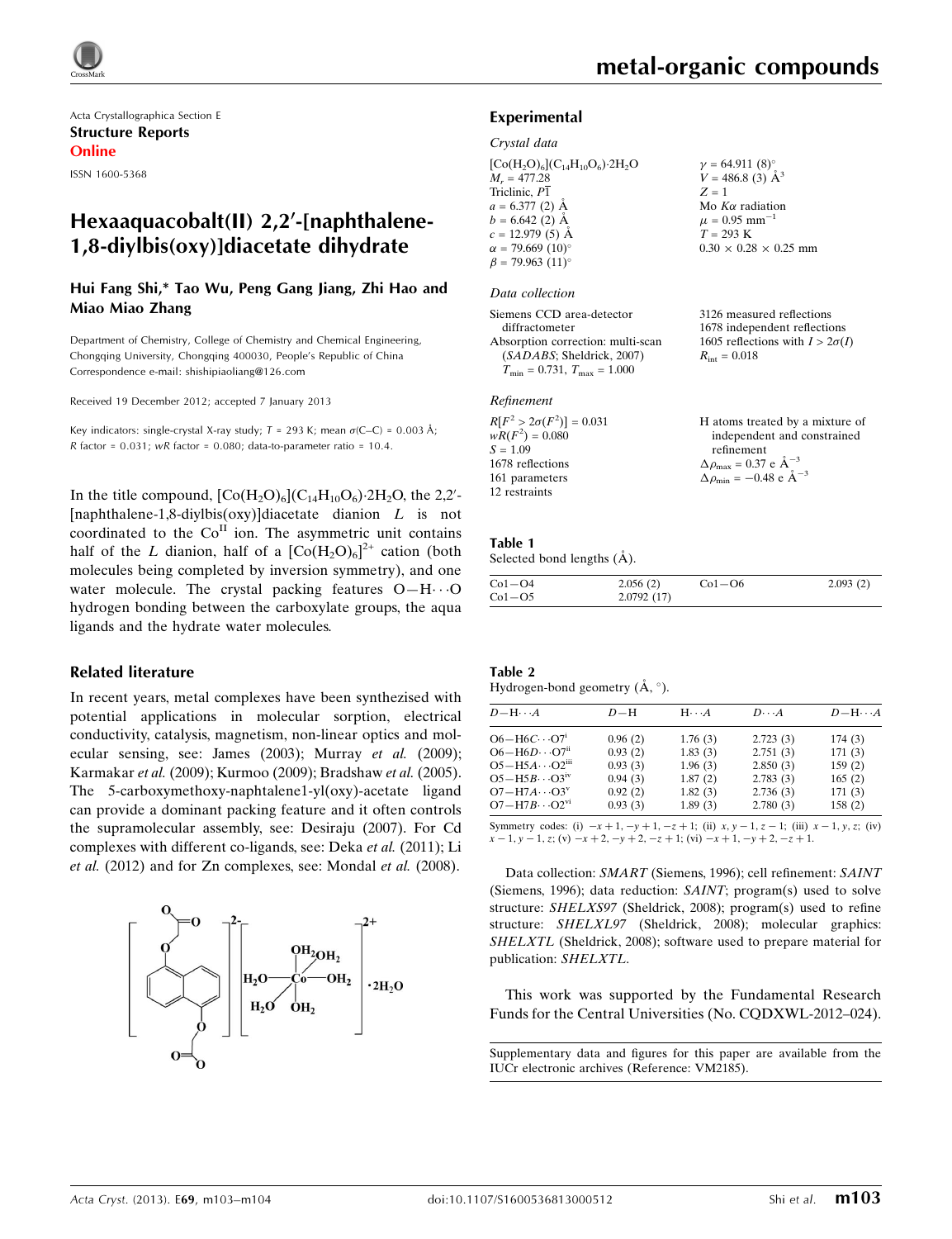## References

- [Bradshaw, D., Claridge, J. B., Cussen, E. J., Prior, T. J. & Rosseinsky, M. J.](https://scripts.iucr.org/cgi-bin/cr.cgi?rm=pdfbb&cnor=vm2185&bbid=BB1) (2005). [Acc. Chem. Res.](https://scripts.iucr.org/cgi-bin/cr.cgi?rm=pdfbb&cnor=vm2185&bbid=BB1) 38, 273–282.
- [Deka, H., Sarma, R., Kumari, S., Khare, A. & Baruah, J. B. \(2011\).](https://scripts.iucr.org/cgi-bin/cr.cgi?rm=pdfbb&cnor=vm2185&bbid=BB2) J. Solid State Chem. 184[, 1726–1734.](https://scripts.iucr.org/cgi-bin/cr.cgi?rm=pdfbb&cnor=vm2185&bbid=BB2)
- [Desiraju, G. R. \(2007\).](https://scripts.iucr.org/cgi-bin/cr.cgi?rm=pdfbb&cnor=vm2185&bbid=BB3) Angew. Chem. Int. Ed. 46, 8342–8356.
- [James, S. L. \(2003\).](https://scripts.iucr.org/cgi-bin/cr.cgi?rm=pdfbb&cnor=vm2185&bbid=BB4) Chem. Soc. Rev. 32, 276–288.
- [Karmakar, A., Baruah, J. B. & Shankar, B. \(2009\).](https://scripts.iucr.org/cgi-bin/cr.cgi?rm=pdfbb&cnor=vm2185&bbid=BB5) CrystEngComm, 11, 832– [840.](https://scripts.iucr.org/cgi-bin/cr.cgi?rm=pdfbb&cnor=vm2185&bbid=BB5)

[Kurmoo, M. \(2009\).](https://scripts.iucr.org/cgi-bin/cr.cgi?rm=pdfbb&cnor=vm2185&bbid=BB6) Chem. Soc. Rev. 38, 1353–1379.

- [Li, L., Song, Y. L., Hou, H. W., Liu, Z. S., Yuan, G. & Su, Z. M. \(2012\).](https://scripts.iucr.org/cgi-bin/cr.cgi?rm=pdfbb&cnor=vm2185&bbid=BB7) Inorg. [Chem. Commun.](https://scripts.iucr.org/cgi-bin/cr.cgi?rm=pdfbb&cnor=vm2185&bbid=BB7) 15, 289–291.
- [Mondal, P., Karmakar, A. J., Singh, M. W. & Baruah, J. B. \(2008\).](https://scripts.iucr.org/cgi-bin/cr.cgi?rm=pdfbb&cnor=vm2185&bbid=BB8) [CrystEngComm](https://scripts.iucr.org/cgi-bin/cr.cgi?rm=pdfbb&cnor=vm2185&bbid=BB8), 10, 1159–1550.
- [Murray, L. J., Dinca, M. & Long, J. R. \(2009\).](https://scripts.iucr.org/cgi-bin/cr.cgi?rm=pdfbb&cnor=vm2185&bbid=BB9) Chem. Soc. Rev. 38, 1294–1314.
- Sheldrick, G. M. (2007). SADABS. University of Göttingen, Germany.
- [Sheldrick, G. M. \(2008\).](https://scripts.iucr.org/cgi-bin/cr.cgi?rm=pdfbb&cnor=vm2185&bbid=BB10) Acta Cryst. A64, 112–122.
- Siemens (1996). SMART and SAINT[. Siemens Analytical X-ray Instruments](https://scripts.iucr.org/cgi-bin/cr.cgi?rm=pdfbb&cnor=vm2185&bbid=BB11) [Inc., Madison, Wisconsin, USA.](https://scripts.iucr.org/cgi-bin/cr.cgi?rm=pdfbb&cnor=vm2185&bbid=BB11)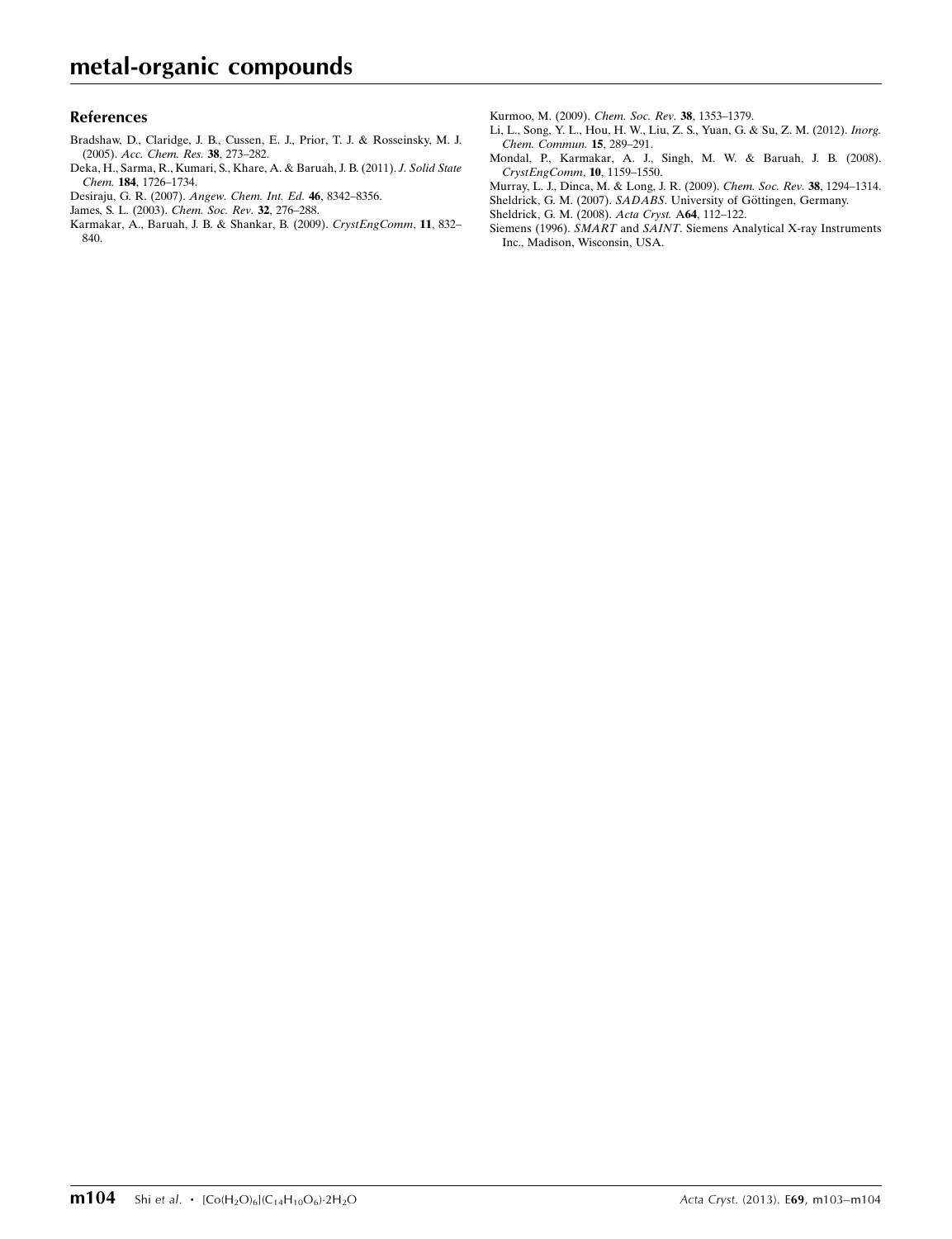# **supporting information**

*Acta Cryst.* (2013). E**69**, m103–m104 [doi:10.1107/S1600536813000512]

## **Hexaaquacobalt(II) 2,2′-[naphthalene-1,8-diylbis(oxy)]diacetate dihydrate**

## **Hui Fang Shi, Tao Wu, Peng Gang Jiang, Zhi Hao and Miao Miao Zhang**

## **S1. Comment**

In recent years, metal complexes have been synthezised with potential applications in molecular sorption, electrical conductivity, catalysis, magnetism, nonlinear optics, and molecular sensing (James, 2003; Murray *et al.*, 2009; Kurmoo, 2009; Karmakar *et al.*, 2009; Bradshaw *et al.*, 2005). The *LH2* ligand (5-carboxymethoxy-naphtalen-1-yloxy)-acetic acid) has received our attention because it can provide a dominant packing feature and it often controls the supramolecular assembly (Desiraju *et al.*, 2007). At present, many of its metal complexes have already been reported, but most are focused on Cd complexes (Deka *et al.*, 2011; Li *et al.*, 2012) and Zn complexes (Li *et al.*, 2012) with different co-ligands such as 2,2-bipyridine or 1,10-phenanthroline (phen). In the present paper, we hydrothermally synthesized a novel coordination complex constructed by Co<sup>II</sup>, *L* and water molecules and determined its crystal structure (Fig. 1).

The asymmetric unit of the complex consists of a half ligand  $L$ , a half  $Co<sup>\Pi</sup>$  ion complexed with three water molecules and one additional water molecule. The  $Co<sup>II</sup>$  center is octahedrally coordinated by six water molecules. The two carboxylate arms of the *LH2* ligand lie in the same plane as the naphthalene ring. The hydrogen atoms of the water molecular and the oxygen atoms which are coordinated by  $Co<sup>\Pi</sup>$  are involved in hydrogen bonding with the oxygen atoms of the carboxylate group (Table 2, Fig. 2). In this case a sheet-like structure is formed.

#### **S2. Experimental**

The ligand LH2 was synthesized according to the procedure published by Mondal *et al.* (2008).

A mixture of Co(NO3)2.6H2O (0.05 mmol, 0.015 g), *L* (0.05 mmol, 0.013 g), water (1 ml) and DMF (1 ml) was heated at 393 K in a Teflon-lined autoclave for three days, followed by slow cooling to room temperature. The resulting pink block crystals were filtered off and washed with distilled water.

#### **S3. Refinement**

The H atoms on the ligands were positioned geometrically and refined as riding [C–H = 0.93 Å and  $U_{\text{iso}}(H) = 1.2U_{\text{eq}}(C)$ ]. Hydrogen atoms of the water molecules were located in the Fourier difference maps and refined with restraints for the O– H distances and H–O–H angles.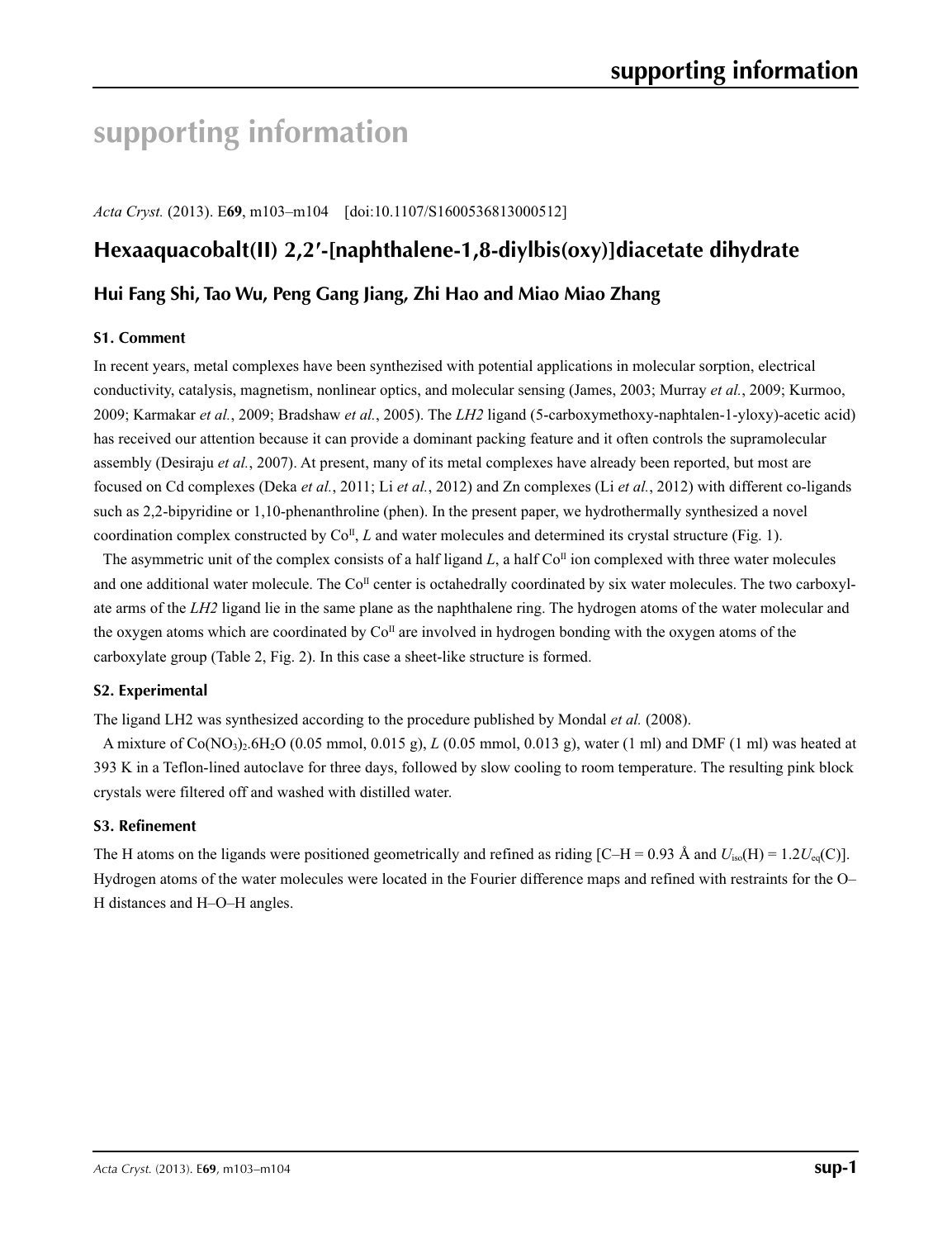

## **Figure 1**

The molecular structure of (I), with the atomic numbering scheme and displacement ellipsoids at the 50% probability level (H atoms omitted for clarity) [symmetry codes: (A)  $-x + 1$ ,  $-y + 1$ ,  $-z + 1$ , (B)  $-x$ ,  $-y + 1$ ,  $-z$ .].



## **Figure 2**

Three dimensional supramolecular architecture constructed by intermolecular hydrogen bonds. The dotted lines indicate the hydrogen bonds.

#### **Hexaaquacobalt(II) 2,2′-[naphthalene-1,8-diylbis(oxy)]diacetate dihydrate**

| Crystal data                       |                                        |
|------------------------------------|----------------------------------------|
| $[Co(H2O)6](C14H10O6)·2H2O$        | $Z=1$                                  |
| $M_r = 477.28$                     | $F(000) = 249$                         |
| Triclinic, P1                      | $D_x = 1.628$ Mg m <sup>-3</sup>       |
| Hall symbol: -P 1                  | Mo Ka radiation, $\lambda = 0.71073$ Å |
| $a = 6.377(2)$ Å                   | Cell parameters from 1414 reflections  |
| $b = 6.642(2)$ Å                   | $\theta$ = 3.2–27.5°                   |
| $c = 12.979(5)$ Å                  | $\mu$ = 0.95 mm <sup>-1</sup>          |
| $\alpha$ = 79.669 (10)°            | $T = 293 \text{ K}$                    |
| $\beta$ = 79.963 (11) <sup>o</sup> | Block, pink                            |
| $\gamma = 64.911(8)^{\circ}$       | $0.30 \times 0.28 \times 0.25$ mm      |
| $V = 486.8$ (3) Å <sup>3</sup>     |                                        |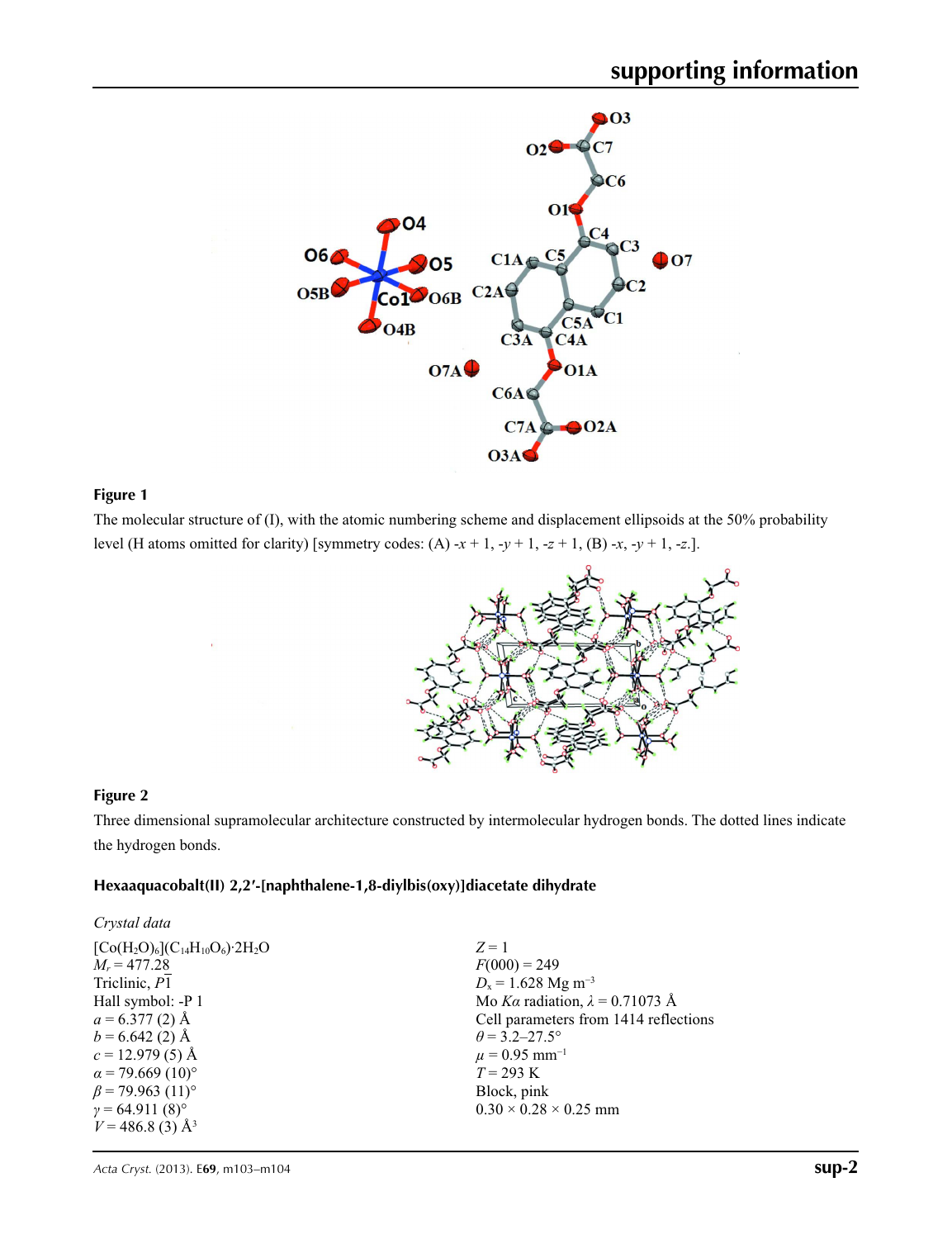*Data collection*

| Siemens CCD area-detector<br>diffractometer<br>Radiation source: fine-focus sealed tube<br>Graphite monochromator<br>$\varphi$ and $\omega$ scans<br>Absorption correction: multi-scan<br>( <i>SADABS</i> ; Sheldrick, 2007)<br>$T_{\min}$ = 0.731, $T_{\max}$ = 1.000 | 3126 measured reflections<br>1678 independent reflections<br>1605 reflections with $I > 2\sigma(I)$<br>$R_{\rm int} = 0.018$<br>$\theta_{\text{max}} = 25.0^{\circ}, \theta_{\text{min}} = 3.4^{\circ}$<br>$h = -7 \rightarrow 7$<br>$k=-7 \rightarrow 7$<br>$l = -15 \rightarrow 15$                                                                                                                                                       |
|------------------------------------------------------------------------------------------------------------------------------------------------------------------------------------------------------------------------------------------------------------------------|---------------------------------------------------------------------------------------------------------------------------------------------------------------------------------------------------------------------------------------------------------------------------------------------------------------------------------------------------------------------------------------------------------------------------------------------|
| Refinement                                                                                                                                                                                                                                                             |                                                                                                                                                                                                                                                                                                                                                                                                                                             |
| Refinement on $F^2$<br>Least-squares matrix: full<br>$R[F^2 > 2\sigma(F^2)] = 0.031$<br>$wR(F^2) = 0.080$<br>$S = 1.09$<br>1678 reflections<br>161 parameters<br>12 restraints<br>Primary atom site location: structure-invariant<br>direct methods                    | Secondary atom site location: difference Fourier<br>map<br>Hydrogen site location: inferred from<br>neighbouring sites<br>H atoms treated by a mixture of independent<br>and constrained refinement<br>$w = 1/[\sigma^2(F_0^2) + (0.0408P)^2 + 0.1833P]$<br>where $P = (F_0^2 + 2F_1^2)/3$<br>$(\Delta/\sigma)_{\text{max}}$ < 0.001<br>$\Delta\rho_{\rm max}$ = 0.37 e Å <sup>-3</sup><br>$\Delta\rho_{\rm min} = -0.48$ e Å <sup>-3</sup> |

## *Special details*

**Geometry**. All e.s.d.'s (except the e.s.d. in the dihedral angle between two l.s. planes) are estimated using the full covariance matrix. The cell e.s.d.'s are taken into account individually in the estimation of e.s.d.'s in distances, angles and torsion angles; correlations between e.s.d.'s in cell parameters are only used when they are defined by crystal symmetry. An approximate (isotropic) treatment of cell e.s.d.'s is used for estimating e.s.d.'s involving l.s. planes.

**Refinement**. Refinement of  $F^2$  against ALL reflections. The weighted *R*-factor  $wR$  and goodness of fit *S* are based on  $F^2$ , conventional *R*-factors *R* are based on *F*, with *F* set to zero for negative  $F^2$ . The threshold expression of  $F^2 > \sigma(F^2)$  is used only for calculating *R*-factors(gt) *etc*. and is not relevant to the choice of reflections for refinement. *R*-factors based on *F*<sup>2</sup> are statistically about twice as large as those based on *F*, and *R*- factors based on ALL data will be even larger.

*Fractional atomic coordinates and isotropic or equivalent isotropic displacement parameters (Å2 )*

|                  | $\mathcal{X}$ | $\mathcal V$ | $\boldsymbol{Z}$ | $U_{\rm iso}*/U_{\rm eq}$ |  |
|------------------|---------------|--------------|------------------|---------------------------|--|
| O <sub>1</sub>   | 0.7658(2)     | 0.7636(3)    | 0.38143(11)      | 0.0299(3)                 |  |
| O <sub>2</sub>   | 0.9252(3)     | 0.9376(3)    | 0.20485(12)      | 0.0374(4)                 |  |
| O <sub>3</sub>   | 1.0787(3)     | 1.1022(3)    | 0.28675(12)      | 0.0331(4)                 |  |
| C <sub>5</sub>   | 0.5504(3)     | 0.5494(3)    | 0.45495(15)      | 0.0222(4)                 |  |
| C4               | 0.6759(3)     | 0.6729(3)    | 0.47211(15)      | 0.0239(4)                 |  |
| C <sub>3</sub>   | 0.6996(3)     | 0.6953(3)    | 0.57172(16)      | 0.0275(4)                 |  |
| H <sub>3</sub>   | 0.7826        | 0.7752       | 0.5816           | $0.033*$                  |  |
| C2               | 0.5966(3)     | 0.5961(4)    | 0.65934(16)      | 0.0282(4)                 |  |
| H2               | 0.6115        | 0.6131       | 0.7269           | $0.034*$                  |  |
| C <sub>1</sub>   | 0.4761(3)     | 0.4762(3)    | 0.64724(15)      | 0.0257(4)                 |  |
| H1               | 0.4113        | 0.4111       | 0.7062           | $0.031*$                  |  |
| C <sub>6</sub>   | 0.8919(3)     | 0.8899(3)    | 0.39326(15)      | 0.0254(4)                 |  |
| H <sub>6</sub> A | 1.0262        | 0.7948       | 0.4304           | $0.031*$                  |  |
| H6B              | 0.7933        | 1.0118       | 0.4343           | $0.031*$                  |  |
| C7               | 0.9709(3)     | 0.9827(3)    | 0.28607(16)      | 0.0255(4)                 |  |
|                  |               |              |                  |                           |  |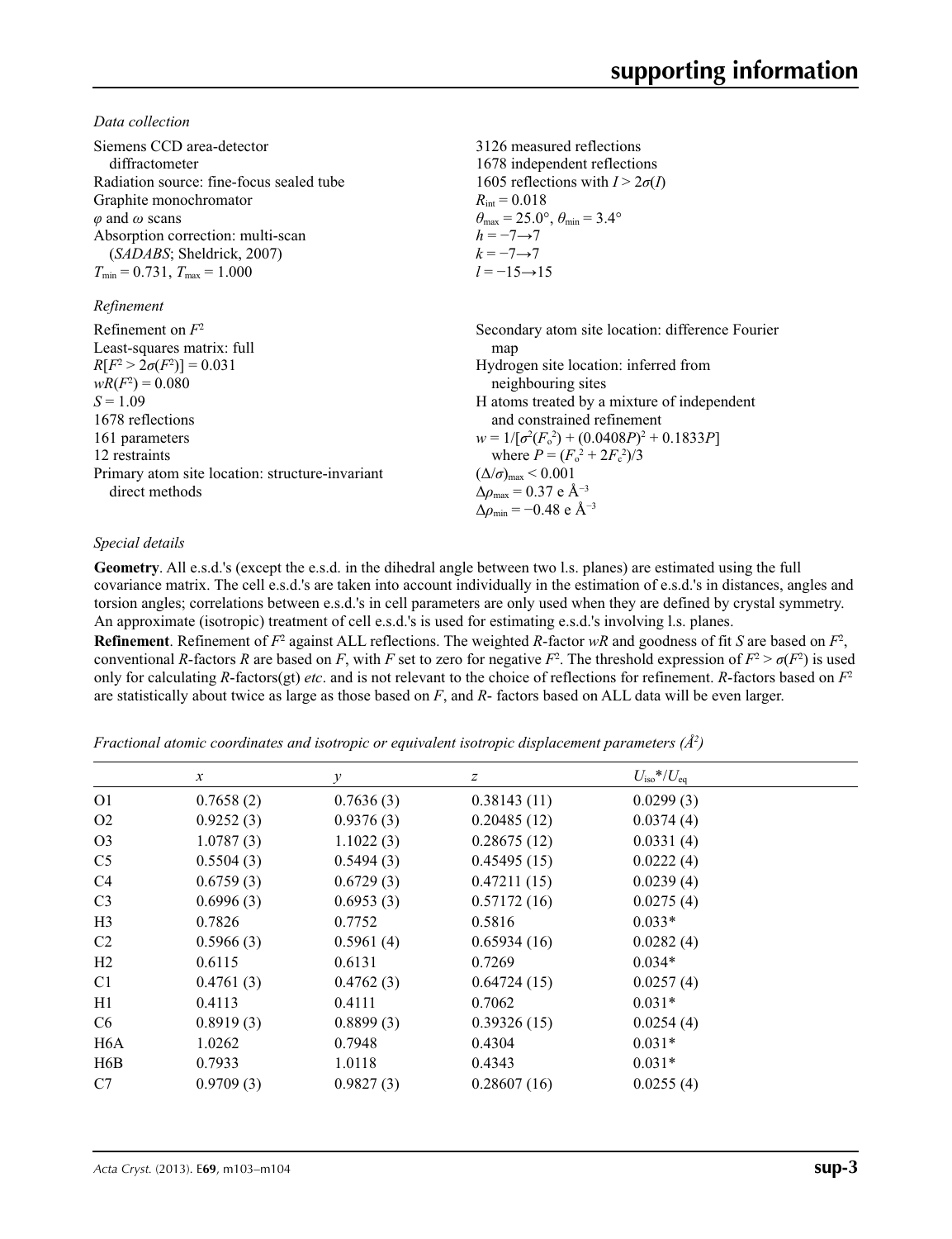| Co <sub>1</sub>  | 0.0000      | 0.5000    | 0.0000         | 0.03054(16)   |
|------------------|-------------|-----------|----------------|---------------|
| O7               | 0.5069(3)   | 1.0109(3) | 0.83972(12)    | 0.0387(4)     |
| O <sub>5</sub>   | 0.0045(3)   | 0.5054(3) | 0.15926(12)    | 0.0407(4)     |
| O <sub>6</sub>   | 0.3582(3)   | 0.3007(3) | $-0.00989(14)$ | 0.0504(5)     |
| H <sub>6</sub> C | 0.403(6)    | 0.199(5)  | 0.0532(16)     | $0.075(10)^*$ |
| H6D              | 0.411(6)    | 0.214(5)  | $-0.0654(18)$  | $0.087(12)^*$ |
| H <sub>5</sub> A | $-0.021(6)$ | 0.630(4)  | 0.191(2)       | $0.076(10)*$  |
| H5B              | 0.013(5)    | 0.385(4)  | 0.211(2)       | $0.067(9)$ *  |
| H7A              | 0.638(3)    | 0.982(5)  | 0.7915(19)     | $0.062(9)$ *  |
| H7B              | 0.380(4)    | 1.029(6)  | 0.807(2)       | $0.085(11)^*$ |
| O4               | 0.0880(5)   | 0.7707(3) | $-0.03180(15)$ | 0.0629(6)     |
| H <sub>4</sub> A | 0.2060      | 0.7419    | $-0.0738$      | $0.094*$      |
| H4B              | $-0.043(5)$ | 0.897(9)  | $-0.061(4)$    | $0.27(4)$ *   |

*Atomic displacement parameters (Å2 )*

|                 | $U^{11}$   | $L^{22}$   | $U^{33}$   | $U^{12}$       | $U^{13}$       | $U^{23}$       |
|-----------------|------------|------------|------------|----------------|----------------|----------------|
| O <sub>1</sub>  | 0.0387(8)  | 0.0372(9)  | 0.0246(7)  | $-0.0275(7)$   | $-0.0017(6)$   | $-0.0010(6)$   |
| O <sub>2</sub>  | 0.0532(9)  | 0.0444(10) | 0.0277(8)  | $-0.0338(8)$   | $-0.0041(7)$   | $-0.0010(7)$   |
| O <sub>3</sub>  | 0.0386(8)  | 0.0346(9)  | 0.0351(8)  | $-0.0253(7)$   | $-0.0006(6)$   | $-0.0033(6)$   |
| C <sub>5</sub>  | 0.0206(8)  | 0.0211(10) | 0.0238(9)  | $-0.0079(7)$   | $-0.0025(7)$   | $-0.0012(7)$   |
| C <sub>4</sub>  | 0.0240(9)  | 0.0241(10) | 0.0250(10) | $-0.0128(8)$   | $-0.0005(7)$   | $-0.0005(8)$   |
| C <sub>3</sub>  | 0.0293(10) | 0.0295(11) | 0.0299(11) | $-0.0170(8)$   | $-0.0041(8)$   | $-0.0044(8)$   |
| C <sub>2</sub>  | 0.0337(10) | 0.0323(11) | 0.0223(10) | $-0.0157(9)$   | $-0.0039(8)$   | $-0.0049(8)$   |
| C <sub>1</sub>  | 0.0270(9)  | 0.0288(11) | 0.0229(10) | $-0.0143(8)$   | $-0.0006(7)$   | $-0.0014(8)$   |
| C <sub>6</sub>  | 0.0285(9)  | 0.0254(10) | 0.0274(10) | $-0.0160(8)$   | $-0.0027(8)$   | $-0.0027(8)$   |
| C7              | 0.0260(9)  | 0.0231(10) | 0.0284(11) | $-0.0117(8)$   | $-0.0013(8)$   | $-0.0023(8)$   |
| Co <sub>1</sub> | 0.0457(3)  | 0.0224(2)  | 0.0229(2)  | $-0.01429(18)$ | $-0.00138(17)$ | $-0.00230(16)$ |
| O7              | 0.0332(8)  | 0.0466(10) | 0.0329(9)  | $-0.0127(7)$   | $-0.0026(7)$   | $-0.0068(7)$   |
| O <sub>5</sub>  | 0.0655(11) | 0.0304(9)  | 0.0257(8)  | $-0.0194(8)$   | $-0.0046(7)$   | $-0.0026(7)$   |
| O <sub>6</sub>  | 0.0605(11) | 0.0451(11) | 0.0359(10) | $-0.0118(9)$   | $-0.0026(8)$   | $-0.0085(8)$   |
| O4              | 0.1209(18) | 0.0469(12) | 0.0407(10) | $-0.0550(13)$  | $-0.0101(11)$  | 0.0015(9)      |
|                 |            |            |            |                |                |                |

*Geometric parameters (Å, º)*

| $O1-C4$              | 1.371(2) | $C6 - H6B$               | 0.9700     |
|----------------------|----------|--------------------------|------------|
| $O1-C6$              | 1.427(2) | $Co1 - O4$               | 2.056(2)   |
| $O2-C7$              | 1.257(3) | $Co1 - O4ii$             | 2.056(2)   |
| $O3 - C7$            | 1.253(3) | $Co1 - O5$ <sup>ii</sup> | 2.0792(17) |
| $C5-C1$ <sup>i</sup> | 1.414(3) | $Co1 - O5$               | 2.0792(17) |
| $C5-C5$              | 1.425(4) | $Co1 - O6$               | 2.093(2)   |
| $C5-C4$              | 1.431(3) | $Co1 - O6$ <sup>ii</sup> | 2.093(2)   |
| $C4 - C3$            | 1.368(3) | $O7 - H7A$               | 0.921(17)  |
| $C3-C2$              | 1.413(3) | $O7 - H7B$               | 0.932(17)  |
| $C3-H3$              | 0.9300   | $O5 - H5A$               | 0.931(17)  |
| $C2-C1$              | 1.362(3) | $O5 - H5B$               | 0.933(17)  |
| $C2-H2$              | 0.9300   | $O6 - H6C$               | 0.962(17)  |
| $C1 - C5$            | 1.414(3) | $O6 - H6D$               | 0.929(18)  |
|                      |          |                          |            |